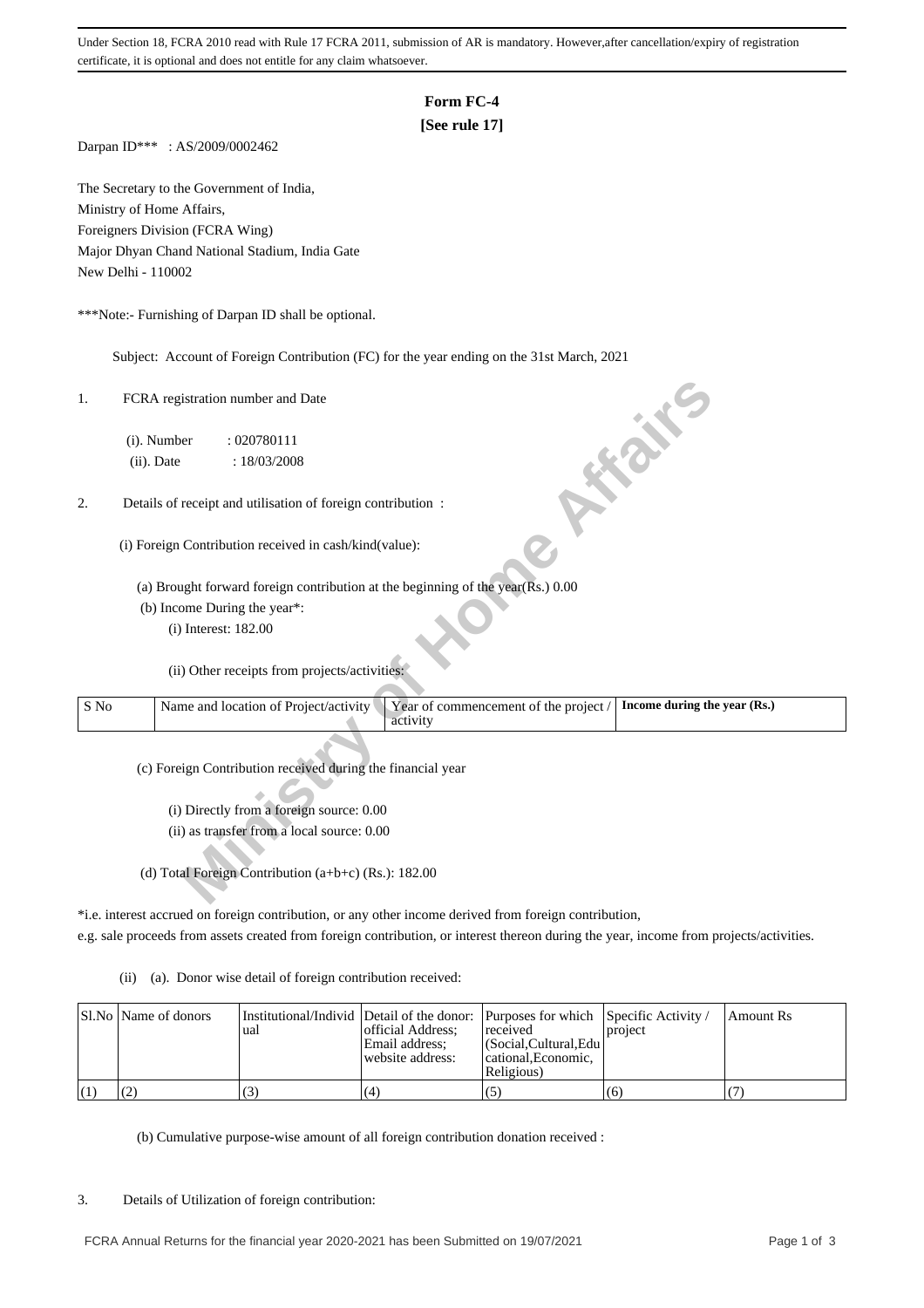Under Section 18, FCRA 2010 read with Rule 17 FCRA 2011, submission of AR is mandatory. However,after cancellation/expiry of registration certificate, it is optional and does not entitle for any claim whatsoever.

| Sl. No. | Name of<br>project/acti ocation<br><b>V1tV</b> |   | Address/L Previous Balance |         | Receipt during the year   Utilised |         |          |                    | Balance |         |
|---------|------------------------------------------------|---|----------------------------|---------|------------------------------------|---------|----------|--------------------|---------|---------|
|         |                                                |   | In cash                    | In Kind | ∣In cash                           | In Kind | ∣In cash | In Kind            | In cash | In Kind |
| (1)     | (2)<br><b>∖∠</b> .                             | 3 | (4)                        | (5      | (6)                                |         | (8)      | $\left( 0 \right)$ | (10)    | (11)    |

(a) Details of activities/projects for which foreign contribution has been received and utilised (in rupees)

(b) Details of utilisation of foreign contribution:

(i) Total Utilisation\*\* for projects as per aims and objectives of the association (Rs.):0.00

(ii) Total administrative expenses as provided in rule 5 of the Foreign Contribution

(Regulation) Rules, 2011 (Rs.) :0.00

\*\* It is affirmed that the utilisation of foreign contribution is not in contravention of the provisions contained in the Foreign Contribution(Regulation) Act, 2010 (42 of 2010) and more particularly in section 9 and section 12 of the Act which, inter-alia, states that the acceptance of foreign contribution is not likely to affect prejudicially

| Sl.<br>No. | Association<br>nar<br>1n<br>- OT<br>$A\cup$<br>ne<br>une<br>. IVI.<br>. | . )e<br>гтанг | urdose | n<br>ota<br>(1n<br>'RS.<br>. |
|------------|-------------------------------------------------------------------------|---------------|--------|------------------------------|
|            |                                                                         |               |        |                              |

|  | (d) FC transferred to other associations |  |  |
|--|------------------------------------------|--|--|
|  |                                          |  |  |

|         | It is arritmed that the utilisation of foreign contribution is not in contravention of the provisions contained in the Poreign                                                                                                                                                                                                |                                                                                                       |         |                |
|---------|-------------------------------------------------------------------------------------------------------------------------------------------------------------------------------------------------------------------------------------------------------------------------------------------------------------------------------|-------------------------------------------------------------------------------------------------------|---------|----------------|
|         | Contribution(Regulation) Act, 2010 (42 of 2010) and more particularly in section 9 and section 12 of the Act which, inter-alia, states that                                                                                                                                                                                   |                                                                                                       |         |                |
|         | the acceptance of foreign contribution is not likely to affect prejudicially                                                                                                                                                                                                                                                  |                                                                                                       |         |                |
|         | (A) the soverignty and integrity of india; or.<br>(B) the security, strategic, scientific or echnomic interest of the state; or<br>(C) the public interest; or<br>(D) freedom or fairness of election to any legistature; or<br>(E) friendly relations with any foreign state; or<br>(c) Total purchase of fresh assets (Rs.) | (F) harmony between religious, racial, social, lingusitic or relgional groups, castes or communities. |         |                |
| Sl. No. | Activity in the name of Association                                                                                                                                                                                                                                                                                           | Details                                                                                               | Purpose | Total (in Rs.) |
|         | (d) FC transferred to other associations                                                                                                                                                                                                                                                                                      |                                                                                                       |         |                |
| Sl. No. | Name of the association                                                                                                                                                                                                                                                                                                       | Date                                                                                                  | Purpose | Amount         |
| (1)     | (2)                                                                                                                                                                                                                                                                                                                           | (3)                                                                                                   | (4)     | (5)            |
| 4.      | (e) Total utilisation In the year $(Rs.)(b+c+d)$ 0.00<br>Details Of unutilised foreign contribution:                                                                                                                                                                                                                          |                                                                                                       |         |                |

### 4. Details Of unutilised foreign contribution:

(i) Total FC invested in term Deposits (Rs.):

| Sl. No. | Details                          | Total( in Rs.) |
|---------|----------------------------------|----------------|
| (i)     | Opening Balance of FD            | 0.00           |
| (ii)    | FD made during the year          | 0.00           |
| (iii)   | Less: realisation of previous FD | 0.00           |
|         | Closing balance of FD            | 0.00           |

(ii) Balance of unutilised foreign contribution, in cash/bank, at the end of the year(Rs):

(a) Cash in hand: 560.00

(b) in FC designated bank account: 0.00

(c) in utilisation bank account(s): 6816.00

5. Details of foreigners as Key functionary/working/associated: 0

6. Details of Land and Building remained unutilised for more than two year: FCRA Annual Returns for the financial year 2020-2021 has been Submitted on 19/07/2021 Page 2 of